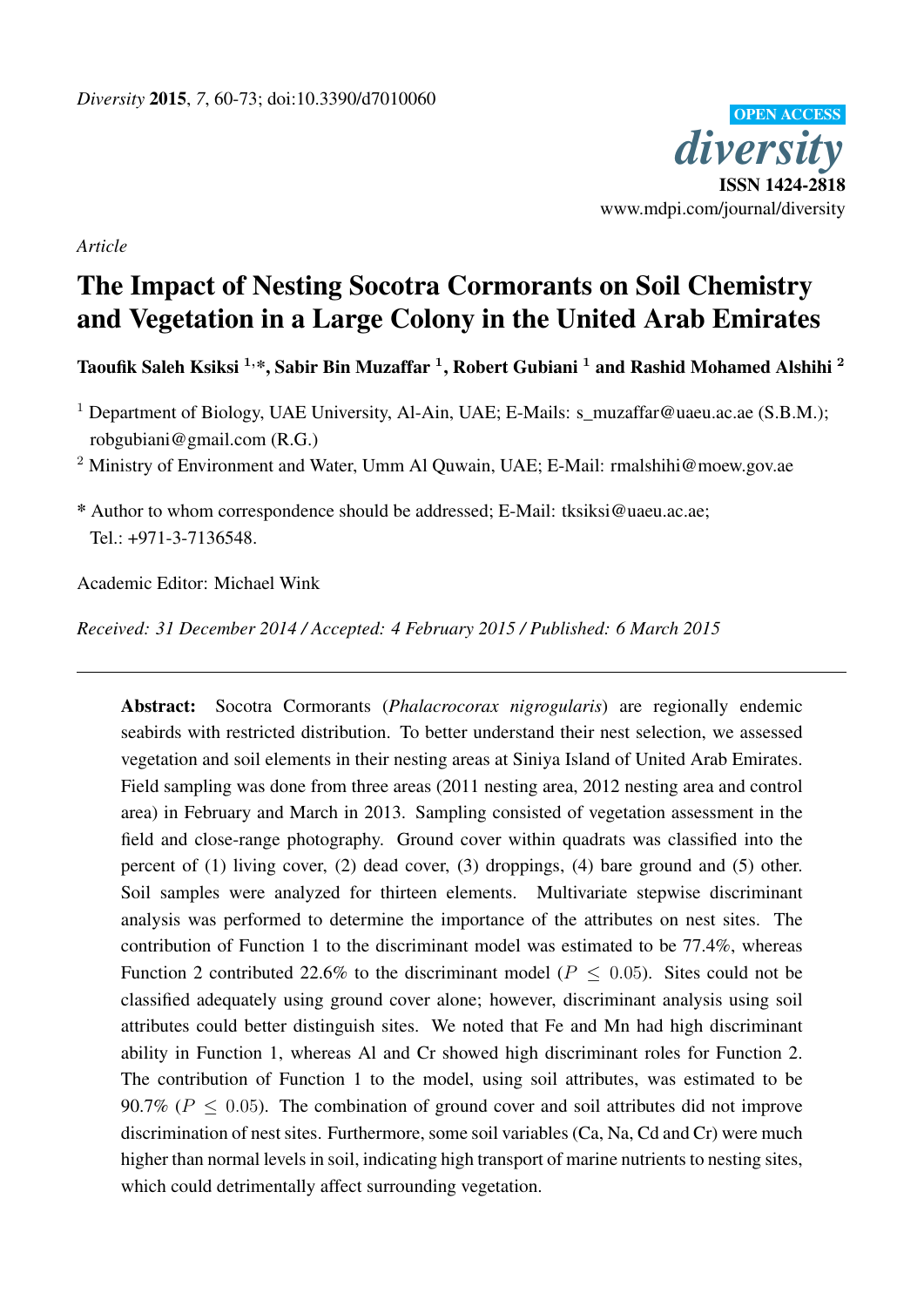Keywords: habitat selection; Socotra; seabirds; trophic ecology; nutrient deposition; ecosystem health

## 1. Introduction

Seabirds transport substantial quantities of nutrients from marine to terrestrial ecosystems through their seasonal breeding activities  $[1-3]$  $[1-3]$ . The impact of this transport is highly variable, ranging from positive (enriched soil, improved vegetation), neutral (soil nutrients are enhanced, but not available to vegetation), to negative (soil nutrients are highly concentrated leading to vegetation loss or reduction in habitat quality) [\[1,](#page-12-0)[4,](#page-12-2)[5\]](#page-12-3). Since habitat characteristics are important determinants of nest site selection and ultimately breeding success [\[2,](#page-12-4)[4,](#page-12-2)[6\]](#page-12-5), understanding long-term effects of allochthonous nutrient transport into seabird breeding islands is an important step towards understanding seabird biology. Additionally, since the breeding habitats of many seabirds are currently threatened by human activities, better understanding habitat characteristics of seabird breeding colonies constitutes an important first step toward conservation [\[2](#page-12-4)[,6\]](#page-12-5). Complex interactions among species in ecosystems and how these interactions are shaped by abiotic conditions have largely remained unstudied [\[2](#page-12-4)[,4](#page-12-2)[,7\]](#page-12-6).

Seabirds in breeding colonies introduce nutrients through the deposition of guano, feathers, eggs shells and carcasses [\[3\]](#page-12-1). Although these deposits vary with species, generally, introduction of nutrients increase with nesting density and size of the species concerned [\[2](#page-12-4)[,3\]](#page-12-1). Additionally, nest type and habitat structure (rock crevasses, surface, burrow) may also strongly influence nutrient input and usage by vegetation [\[3\]](#page-12-1). Overall quantities of nutrient may be lower for small petrels (Hydrobatidae) whereas larger seabirds such as cormorants (Phalacrocoracidae) deposit substantial amount of nutrients into the nesting habitat. Ellis and colleagues [\[2\]](#page-12-4) showed that Great Black-backed Gulls (*Larus marinus*) that nest in low densities added smaller quantities of ammonia and nitrates compared with densely nesting Double-crested Cormorants (Phalacrocorax auritus). Although large quantities of ammonia and nitrates may be readily added to soils, they may also be lost easily through leaching or volatilization [\[4,](#page-12-2)[8,](#page-12-7)[9\]](#page-12-8). On the other hand, phosphates have a tendency to remain in soil for extended periods [\[8\]](#page-12-7) and may be reflective of the long-term history of a seabird colony [\[4,](#page-12-2)[10\]](#page-12-9). In addition to major plant-limiting nutrients, trace elements of various kinds may be greatly altered by seabirds and sodium (Na), Potassium (K), Calcium (Ca), Iron (Fe) and Manganese (Mn) can be significantly different from areas that are not used by seabirds [\[11\]](#page-12-10). These differences are often reflected in the vegetation cover, with some species significantly altering vegetation composition [\[3](#page-12-1)[,5](#page-12-3)[,11,](#page-12-10)[12\]](#page-12-11). Moreover, nutrient input may alter soil seed banks resulting in long-term change in the species composition of plants in these habitats [\[2,](#page-12-4)[13\]](#page-12-12).

The Socotra Cormorant is a species that has attracted limited scientific investigation [\[14,](#page-13-0)[15\]](#page-13-1). Socotra Cormorants are endemic to the Arabian Gulf and Gulf of Oman regions [\[16\]](#page-13-2). Known populations worldwide are retracting [\[16\]](#page-13-2), with 34% of the global total population occurring within the United Arab Emirates. Current population estimates suggest that the global total is 110,000 breeding pairs and most sub-populations are undergoing declines as a result of oil exploitation, fishing line entrapment and disturbance [\[14,](#page-13-0)[16,](#page-13-2)[17\]](#page-13-3). Socotra Cormorants are ground nesters that may nest on both vegetated areas [\[14\]](#page-13-0) and bare ground [\[16\]](#page-13-2), and nest location is an important determinant of breeding success in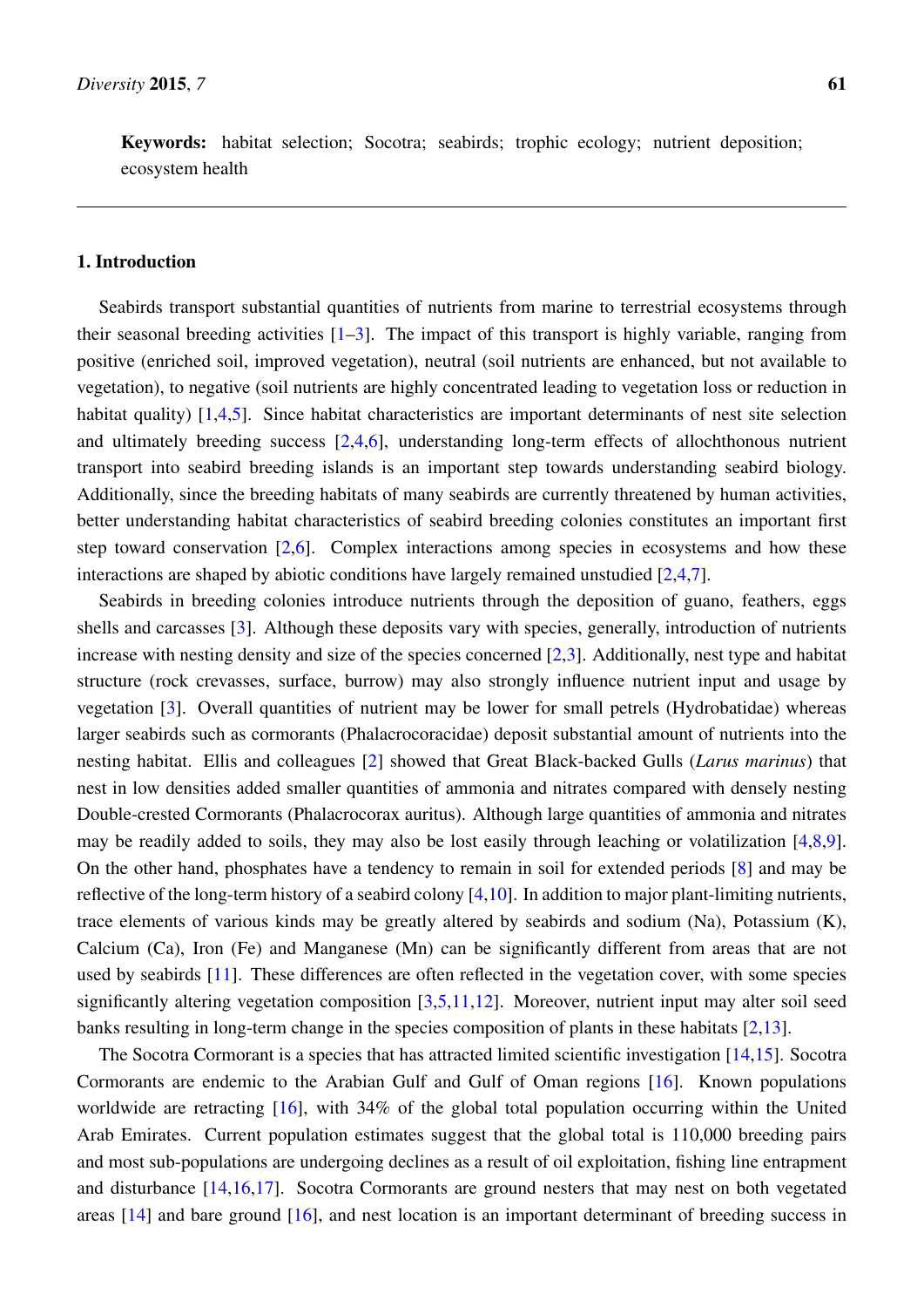the species [\[14](#page-13-0)[,18\]](#page-13-4). Since cormorants in general may have large effects with respect to nutrient input and habitat disturbance [\[2\]](#page-12-4), they may significantly alter both the biotic and the abiotic conditions of their nesting habitat. Unfortunately, little is known about the requirements in nest site selection for Socotra Cormorants [\[14,](#page-13-0)[18\]](#page-13-4). Additionally, precise knowledge about the influence of cormorants on soil nutrient cycling is limited [\[19\]](#page-13-5) and it is possible that their nesting activities gradually lead to a loss or alteration of vegetation through altered nutrient cycling, as seen in some cormorant species [\[2\]](#page-12-4). Thus, better knowledge of habitat characteristics, nest site selection and the influence of allochthonous nutrient input is necessary for the conservation of the species.

To this end, we modeled soil elements and vegetation variables in relation to nest areas using discriminant analysis to determine which factors best discriminate nesting areas for Socotra Cormorants in Siniya Island, Umm al-Quwain, United Arab Emirates. We hypothesized that (1) Socotra Cormorants are indifferent to the edaphic and vegetation features of their nesting areas, (2) vegetation characteristics are more important in nest site selection, and (3) environmental conditions are not important in nest site selection.

#### 2. Experimental Section

#### *2.1. Study Area*

The Siniya Island (N25◦36'–E55◦36') hosts the largest breeding population of Socotra Cormorants in the United Arab Emirates [\[14\]](#page-13-0). A detailed description of the island could be found in the article published in 2012 by Muzaffar and colleagues [\[14\]](#page-13-0). Briefly, Siniya Island is about 12 km long and about 3.5 km wide at its widest point. It consists of sandy and course gravel substrate with scattered *Haloxylon*/*Arthrocnemum* scrub complex. Trees planted in the 1980s occur in the southwestern part of the island. Natural mangrove trees (*Avicennia marina*) occur along selected areas of Siniya Island. Mudflats occur along the southeastern shoreline of the island, with several lagoons with seagrass beds on the northern shoreline of the island. Socotra Cormorants nest between August and March on bare ground in between areas with scrub vegetation [\[14\]](#page-13-0). Native Red Foxes (*Vulpes vulpes*) and feral cats (*Felis catus*) are present on the island and serve as the major predators of breeding Socotra Cormorants.

We were allowed to conduct the study in Siniya Island, as it was part of the funding proposal that the study was requested to be done at the island by the UAE Ministry of Environment and Water. The field studies conducted in this work involved working on the breeding habitat of Socotra Cormorants after the end of breeding activities when birds were no longer present on the island. Permission to work on Siniya Island was provided by the UAE Ministry of Environment and Water.

## *2.2. Approach*

Field sampling procedure involved using four 100-meter transects at the center of each study site. Three sites were identified: 2011 nesting area (where birds nested during 2011), 2012 nesting area (where birds nested during 2012) and a third control area (where there was no nesting in either 2011 or 2012). The latter site was selected through a satellite photo classification process. Each transect was sampled every 10 meters, with a total of 41 sampling points (10 sampling locations within each transect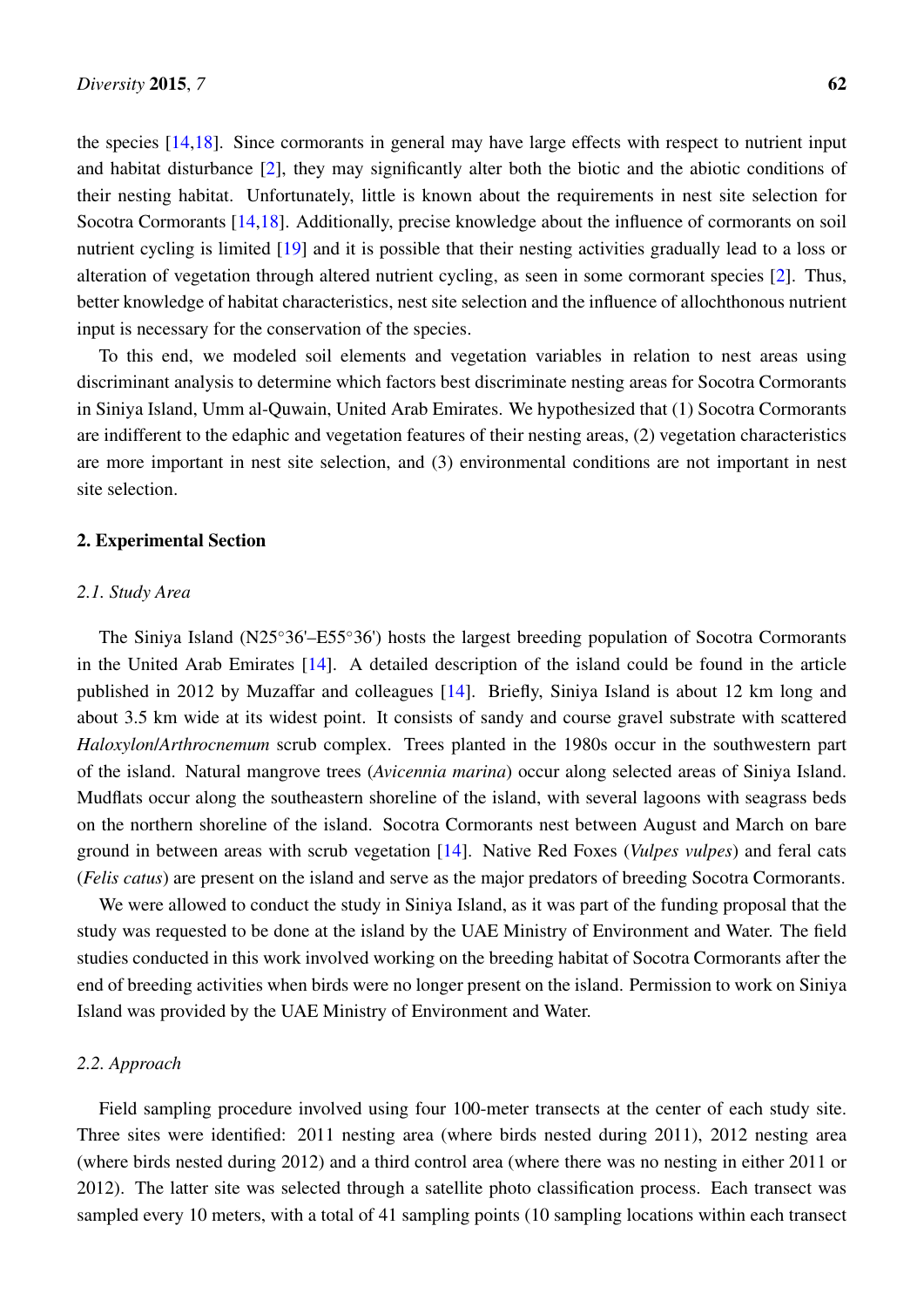plus one central quadrat) for each site. It is important to note that all sampling was conducted when birds had completed breeding activities and were no longer present on the island.

## *2.3. Procedure*

Field sampling was done on the three different nesting sites during February and March 2013. Sampling consisted of vegetation assessment within a 1-meter quadrat. Field vegetation assessment consisted of cover by species and percent bare ground. Close range photography was also used, taking a picture of each plot from breast height of about 1.5 meters above ground using a Canon Power Shot camera with a 5-megapixel resolution. Images were within the center of the sampled area. Images taken at close range were pixel-analyzed using Multispec [\[20\]](#page-13-6). A supervised classification approach was used for each image. Five different classes were identified: Bare ground, Droppings, Dead cover, Living cover and Other. A summary table was developed for each image with percent pixel distribution within each of the five classes identified.

Soil elemental analyses were performed at the Geology Department (UAE University) using Inductively Coupled Plasma Atomic Emission Spectroscopy. The method used was similar to that reported by Bettinelli and colleagues [\[21\]](#page-13-7). Thirteen elements were assessed for each soil sample, including Al, Ca, Cd, Co, Cr, Cu, Fe, K, Mg, Mn, Na, P and V.

### *2.4. Statistical Analyses*

A discriminant analysis using SPSS [\[22\]](#page-13-8) was performed. The stepwise multivariate discriminant analysis was performed to assess the significance of contributions from each parameter measured for the three nesting sites (*i.e.*, Control, 2011 site and 2012 site).

Three separate discriminant analyses were performed. First, the analysis included all vegetation-related variables. This included the field assessment of ground cover (referred to as cover, throughout the document) in addition to the five attributes estimated through the image classification (*i.e.*, Bare ground, Droppings, Dead cover, Living cover and Other). All soil elements were then assessed and lastly we performed the same analysis for all the variables together (vegetation and soil related). The aim of this last approach was to see if the model could be improved through a combination of variables from both soil and vegetation components.

ANOVA analyses were also performed for each significant vegetation and soil variable, using SPSS [\[22\]](#page-13-8). The aim was to provide an indication on how each variable varies between the three different nesting sites. Significance levels for pairwise comparisons will be indicated where appropriate.

### 3. Results

#### *3.1. Vegetation Attributes to Discriminate Nesting Areas*

The significant vegetation attributes to discriminate between Socotra Cormorants nests were percent "droppings" and "other" ( $P \le 0.001$ ). The remaining variables (*i.e.*, percent cover, bare ground, dead cover and living cover) were removed as their addition did not improve the significance of the model to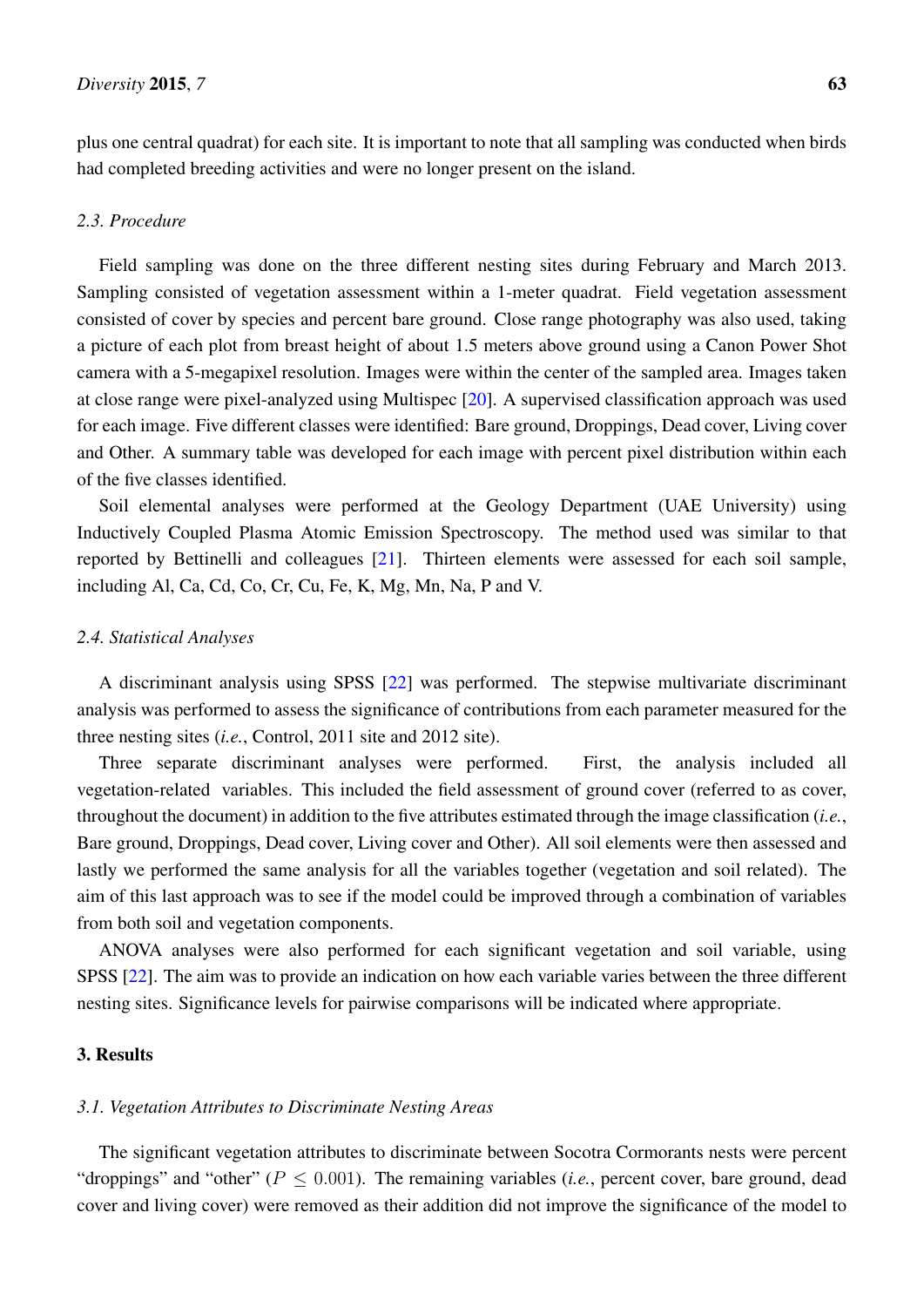discriminate between the three nesting sites. Wilk's lambda was highly significant for both variables in the model ( $P \leq 0.001$ ). The pairwise group comparisons revealed highly significant differences for both discriminant steps (Table 1).

Table 1. Significance levels of the pairwise group comparisons between the three sites (2011 Nest, 2012 Nest and Control Site) used by Socotra Cormorants in the UAE for both discriminant steps: step 1 (percent droppings included) and step 2 (percent droppings and other).

| <b>Steps</b> | <b>Variables</b>            |       | 2011 vs. 2012 2011 vs. Control 2012 vs. Control |       |
|--------------|-----------------------------|-------|-------------------------------------------------|-------|
|              | Percent Droppings           | 0.09  | 0.001                                           | 0.004 |
|              | Percent Droppings and Other | 0.001 | 0.001                                           | 0.008 |

The classification function coefficients are as follows:

- 2011 Nesting Area: 0.070 % × Droppings + 1.040 × Other  $-4.676$
- 2012 Nesting Area: 0.054 % × Droppings + 1.57 × Other 5.668
- Control Area:  $0.032\% \times$  Droppings + 1.388  $\times$  Other 4.084

The contribution of Function 1 to the model was estimated to be 77.4%, while Function 2 contributed 22.6% to the discriminant model ( $P \leq 0.05$ ). The standardized canonical discriminant function coefficients were 0.88 and 0.49 for percent droppings and −0.57 and 0.83 for percent other, relative to functions 1 and 2; respectively.

Figure 1 visually summarizes the contributions of Functions 1 and 2 to the model. Function 1 was slightly better in differentiating between the three nesting areas. The majority of the 2011 nesting area data is concentrated in the positive side of Function 1. From the perspective of Function 2, the segregation was not adequately clear. This supports the higher contribution of Function 1 to the model when compared with Function 2 (77.4% *vs.* 22.6%).

The classification results from discriminant analysis revealed that for the 2011 nesting area, 73.2% of the samples were correctly classified while the remaining 12.2% and 14.6% were classified as 2012 nesting area and control area; respectively (Table 2). For the 2012 nesting area, the discriminant model properly classified only 14.6% of the sampling points. The rest were incorrectly classified as 2011 nesting area (46.3%) and as control area (39%; Table 2). For the control samples, the model was successful in classifying 56%. The model was incorrect in classifying 22% for each as 2011 nesting area and as 2012 nesting area. Overall, the model was successful in classifying 48% of the original grouped cases.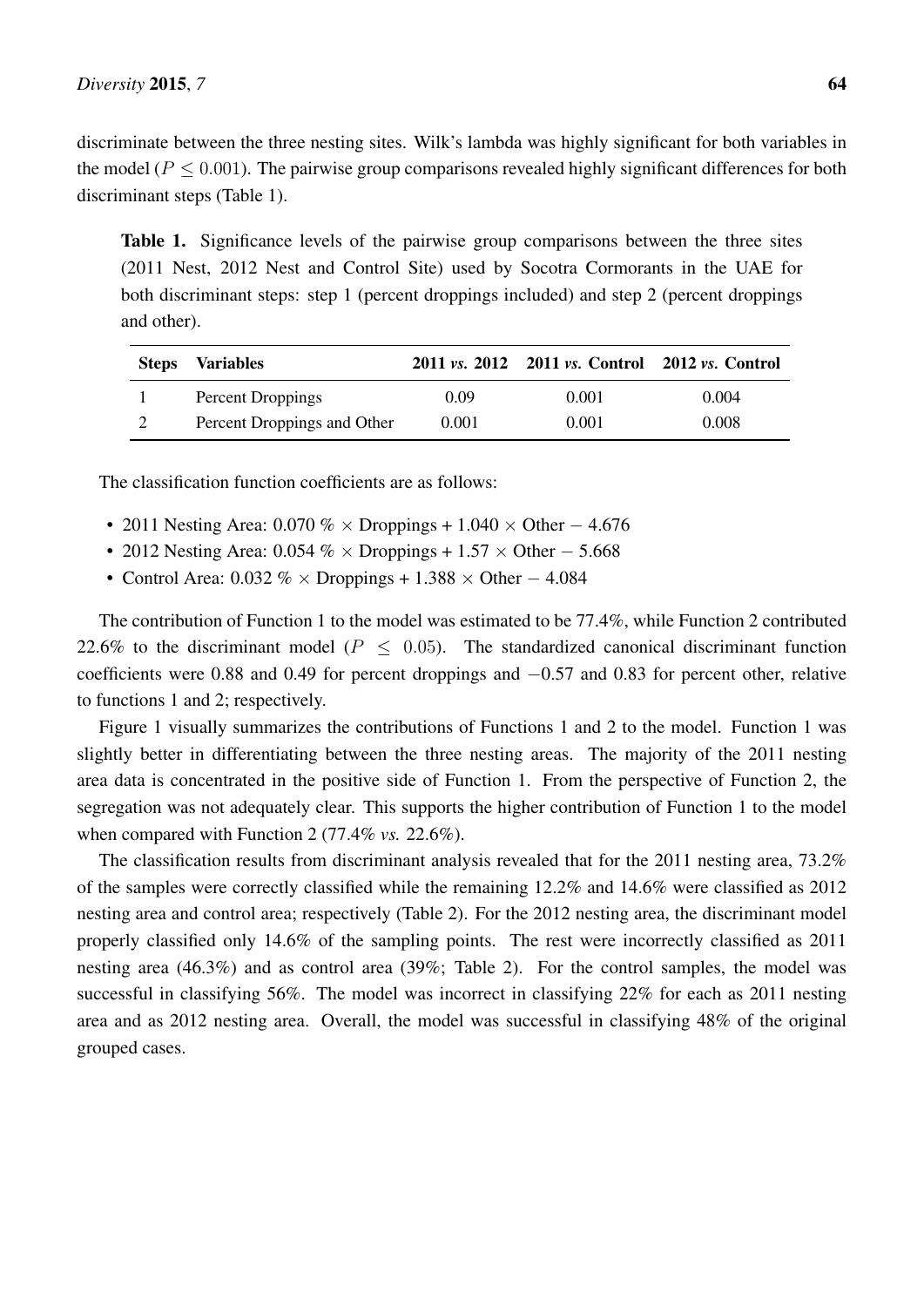

Figure 1. Canonical discriminant functions and their success in separating the three nesting sites (2011 nest, 2012 nest and control) for the significant vegetation variables used by Socotra Cormorants in the UAE.

Table 2. Classification results of the discriminant model for the three sites (2011 Nest, 2012 Nest and Control Site) used by Socotra Cormorants in the UAE.

| <b>Sampled Sites</b> |      | 2011 Nesting Site 2012 Nesting Site Control Site |      |
|----------------------|------|--------------------------------------------------|------|
| 2011 Nesting Site    | 73.2 | 12.2                                             | 14.6 |
| 2012 Nesting Site    | 46.3 | 14.6                                             | 39.0 |
| Control Site         | 22.0 | 22.0                                             | 56.0 |

#### *3.2. Soil Attributes to Discriminate Nesting Areas*

The significant soil attributes that discriminated between nests were Al, Mg, Mn, Cu, P, Ca, Na, Cr, V and Fe. The stepwise methods used in this discriminant analysis assessed these variables using 10 steps, adding one variable at each step ( $P \le 0.001$ ). The remaining variables (*i.e.*, Cd, Co and K) were removed as their addition did not improve the significance of the model to discriminate between the three nesting areas. Wilk's lambda was highly significant for all ten variables in the model ( $P \le 0.001$ ). The pairwise group comparisons revealed highly significant differences for all discriminant steps.

Standardized Canonical Discriminant Function Coefficients shown in Table 3. Coefficients with large absolute values correspond to variables with greater discriminating ability. Fe and Mn had high discriminant ability in Function 1; while Al and Cr show high discriminant ability for Function 2. The specific coefficients for each variable, relative to each site, are summarized in Table 4. Ca, Mg, Na and P were not included as the coefficients were very negligible.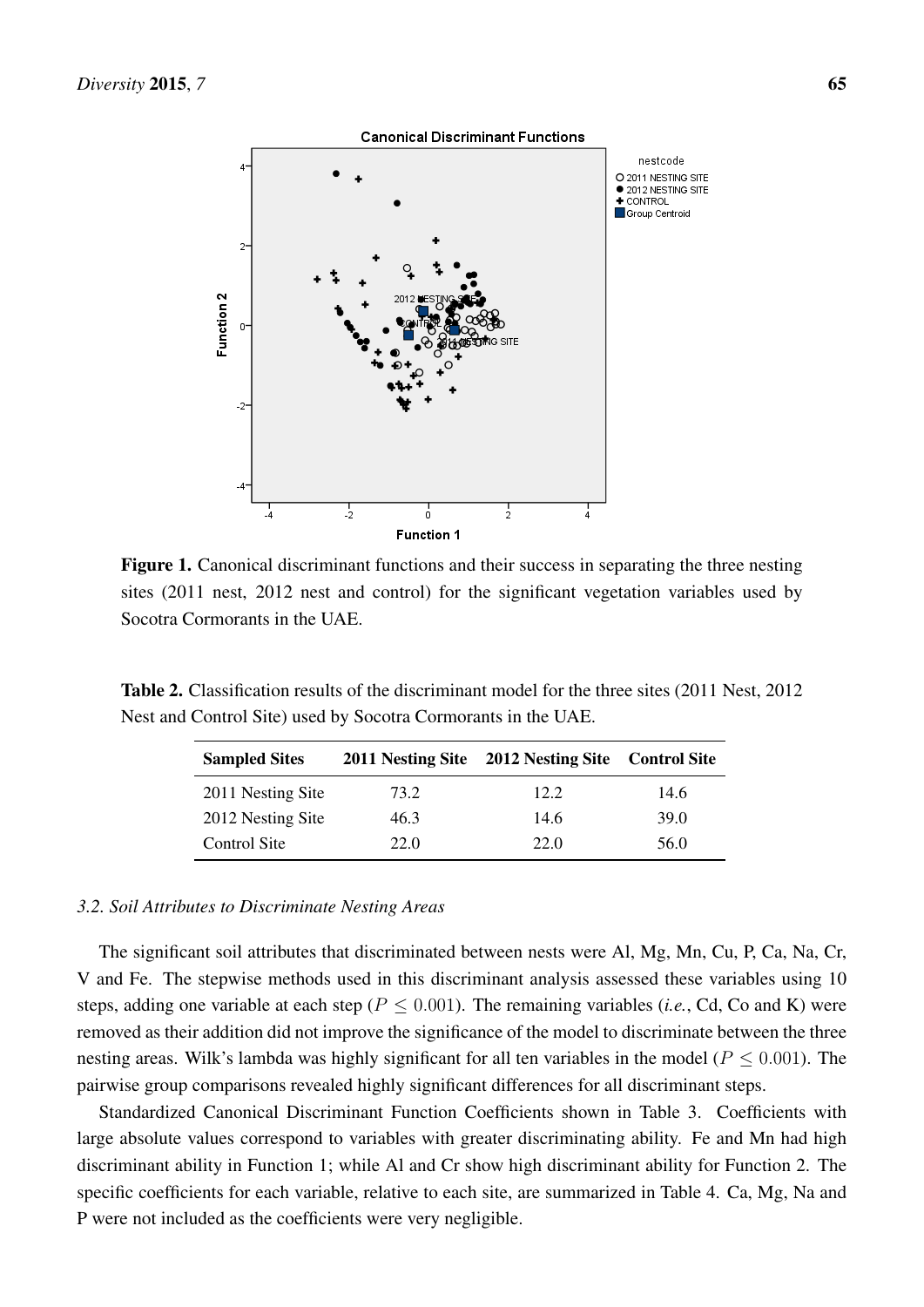| <b>Function 1</b> | <b>Function 2</b> |
|-------------------|-------------------|
| 1.115             | 1.066             |
| 0.688             | 0.108             |
| $-0.861$          | 1.084             |
| 0.494             | $-0.689$          |
| 1.906             | $-0.248$          |
| $-1.157$          | 0.532             |
| $-1.723$          | $-0.852$          |
| 0.475             | 0.129             |
| 0.058             | 0.470             |
| $-0.103$          | $-0.596$          |
|                   |                   |

Table 3. Standardized Canonical Discriminant Function Coefficients for all ten soil elements used to assess the three sites (2011 Nest, 2012 Nest and Control Site) used by Socotra Cormorants in the UAE.

Table 4. Classification Function Coefficients (using Fisher's linear function) for the Discriminant analysis for all significant soil elements used to assess the three sites (2011 Nest, 2012 Nest and control Site) used by Socotra Cormorants in the UAE.

| <b>Soil Elements</b> | 2011 Nesting Site | 2012 Nesting Site | <b>Control Site</b> |
|----------------------|-------------------|-------------------|---------------------|
| $Al$ (ppm)           | 0.039             | 0.022             | 0.013               |
| $Cr$ (ppm)           | $-0.048$          | 0.077             | 0.037               |
| $Cu$ (ppm)           | 1.903             | $-0.937$          | 0.060               |
| Fe (ppm)             | 0.017             | $-0.012$          | $-0.013$            |
| $Mn$ (ppm)           | $-0.709$          | $-0.110$          | 0.072               |
| $V$ (ppm)            | $-0.193$          | $-0.291$          | 0.618               |
| (Constant)           | $-76.434$         | $-52.684$         | $-44.764$           |

The contribution of Function 1 to the model was estimated to be 90.7%, while Function 2 contributed a mere 9.3% to the discriminant analysis ( $P < 0.05$ ).

The contributions of Functions 1 and 2 to the model are represented in Figure 2. Function 1 was highly effective in differentiating between the 2011 nesting area on one hand and the 2012 and control areas on the other. All of the 2011 nesting area data points are to the far left of Function 1 axis. From the perspective of Function 2, however, the story is not clear. The differentiation between the 2012 nesting area and the control area could not be detected as most of the former data points are aggregated toward the positive side of the Function 2 axis.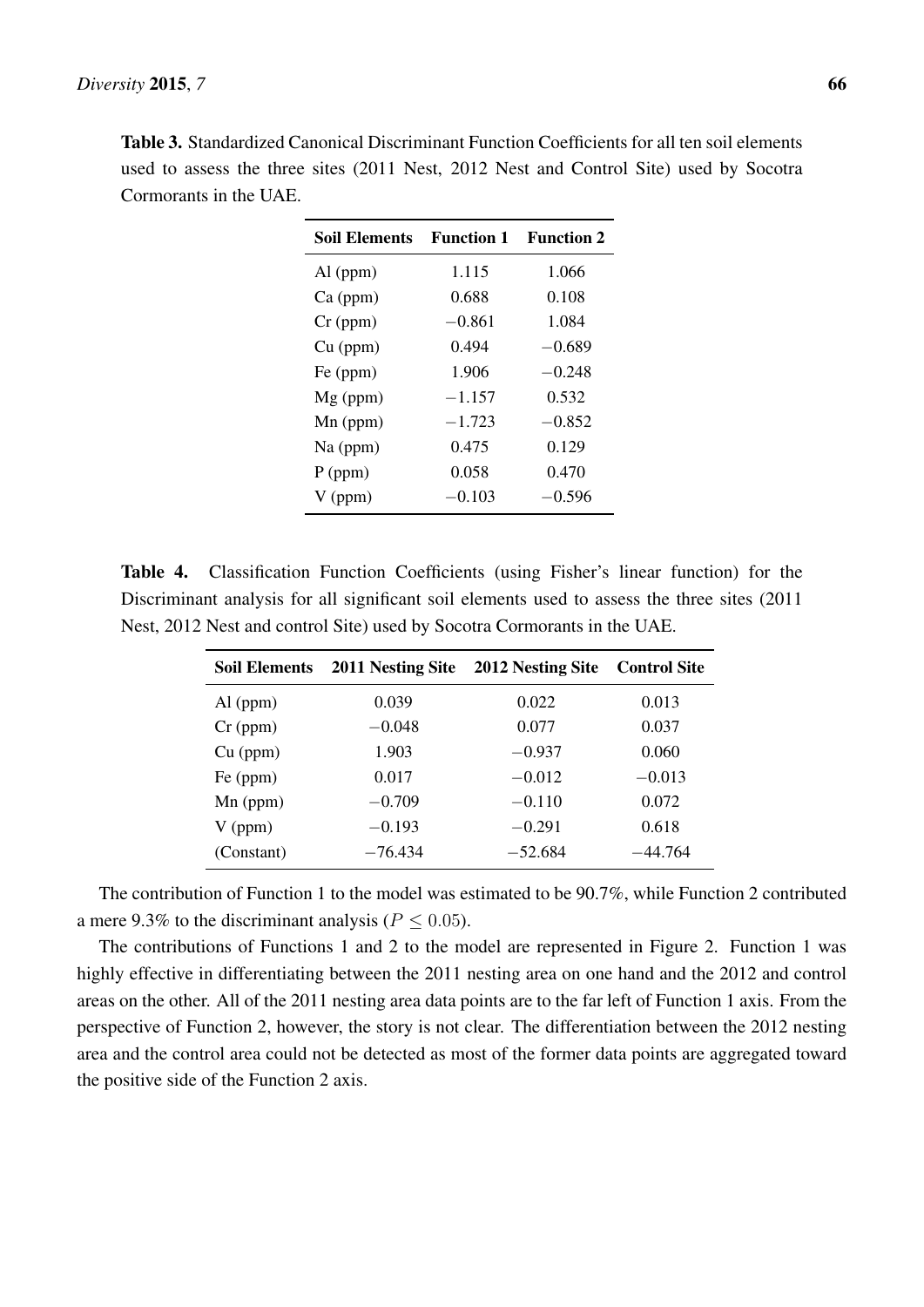

Figure 2. Canonical discriminant functions and their success in separating the three nesting sites (2011 nest, 2012 nest and control) for the significant soil variables used by Socotra Cormorants in the UAE.

The classification results from discriminant analysis revealed that for the 2011 nest area, 100% of the samples were correctly classified (Table 5). For the 2012 nest, the discriminant model properly classified 80.5% of the sampling points. The rest were incorrectly classified as control (19.5%). For the control samples, the model has been successful in classifying 95.1%. The model was incorrect in classifying 4.9% as 2012 nest. Overall, the model was successful in classifying 91.9% of the original grouped cases.

| <b>Sampled Sites</b> |     | 2011 Nesting Site 2012 Nesting Site Control Site |      |
|----------------------|-----|--------------------------------------------------|------|
| 2011 Nesting Site    | 100 |                                                  |      |
| 2012 Nesting Site    |     | 80.5                                             | 19.5 |
| Control Site         |     | 49                                               | 951  |

Table 5. Classification results of the discriminant model for the three sites (2011 Nest, 2012 Nest and Control Site) used by Socotra Cormorants in the UAE.

## *3.3. Combining Vegetation and Soil Attributes to Discriminate Nest Areas*

Overall, the attributes that were important in classifying nest areas are summarized in Table 6. Percent dead cover and the elements Al, Mg, Mn, Cu, P, Ca, Na, Cr and V were included in the model. Wilk's lambda was highly significant for all ten variables in the model ( $P \leq 0.001$ ). Moreover, the pairwise group comparisons revealed highly significant differences for all discriminant steps ( $P \le 0.001$ ).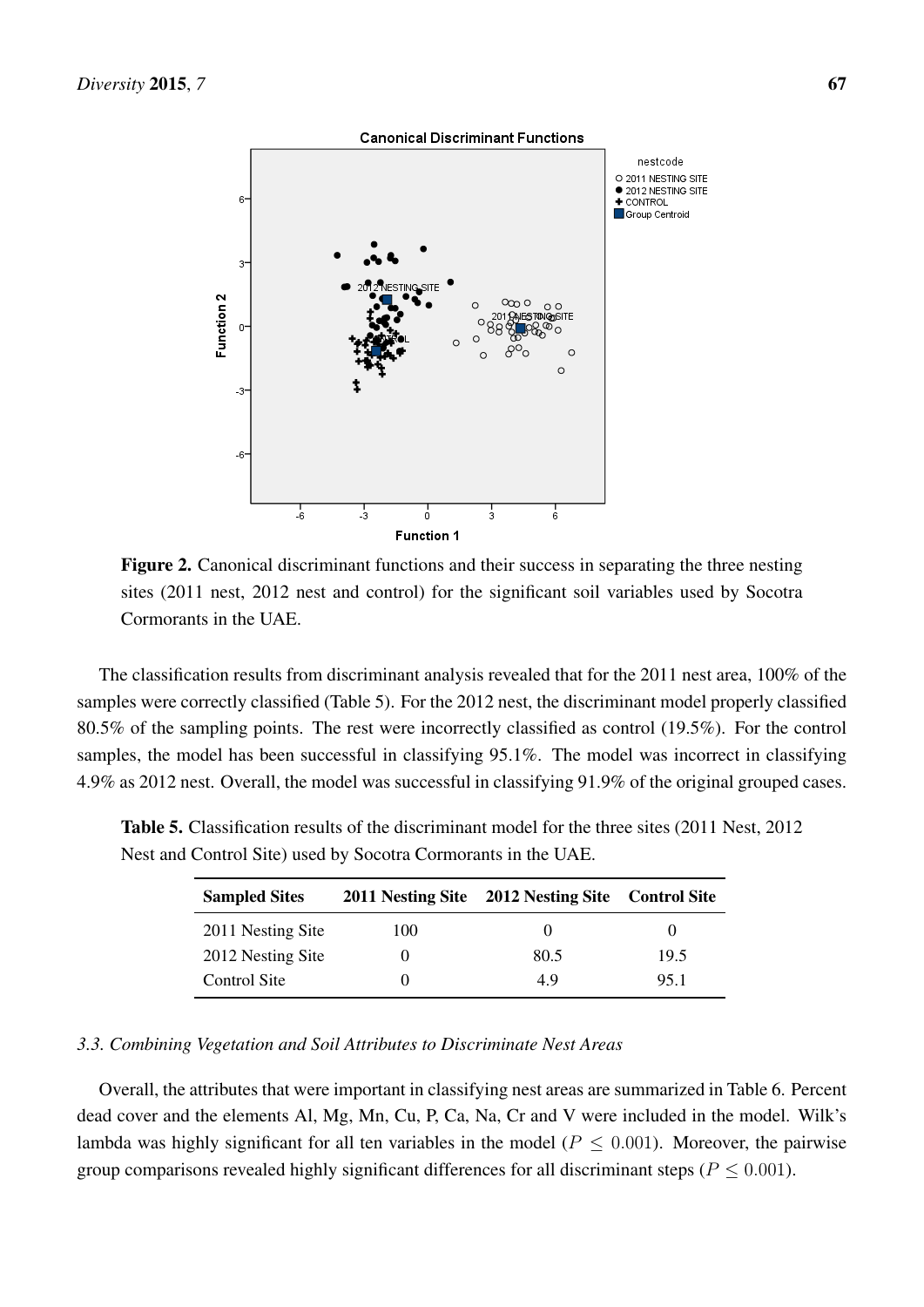The Standardized Canonical Discriminant Function Coefficients are shown in Table 6. Al and Mn have high discriminant ability in Function 1; while Cr and Al showed high discriminant roles for Function 2.

Table 6. Standardized Canonical Discriminant Function Coefficients for significant soil and vegetation variables used to assess the three sites (2011 Nest, 2012 Nest and control Site) used by Socotra Cormorants in the UAE.

| <b>Soil Elements</b> | <b>Function 1</b> | <b>Function 2</b> |
|----------------------|-------------------|-------------------|
| $Al$ (ppm)           | 2.402             | .809              |
| $Ca$ (ppm)           | 0.636             | 0.040             |
| $Cr$ (ppm)           | $-0.101$          | 1.003             |
| $Cu$ (ppm)           | 0.621             | $-0.796$          |
| $Mg$ (ppm)           | $-1.116$          | 0.645             |
| $Mn$ (ppm)           | $-1.454$          | $-0.834$          |
| Na (ppm)             | 0.514             | 0.088             |
| $P$ (ppm)            | 0.025             | 0.437             |
| $V$ (ppm)            | $-0.057$          | $-0.551$          |
| Dead cover %         | $-0.234$          | $-0.276$          |

The contribution of Function 1 to the model was estimated to be 89.8%, while Function 2 contributed a mere 10.2% to the discriminant analysis ( $P \le 0.05$ ).

The contributions of Functions 1 and 2 to the model are represented in Figure 2, which are very similar to the extent of discrimination discussed above, using soil variables only. Function 1 was very effective in differentiating between the 2011 nest site versus the 2012 and control areas. All of the 2011 nesting area data points are to the far left of Function 1 axis. Function 2, however, poorly differentiated between the 2012 nesting area and the control area.

The classification results from discriminant analysis revealed values identical to the soils variables alone. This highlights the necessity for using soil variables to only discriminate between nesting sites for Socotra Cormorants.

#### *3.4. Importance of Vegetation and Soil Attributes*

For percent droppings, the 2011 and 2012 nests had a higher average than control site at  $P < 0.05$ (59.2% and 48.8% *vs.* 30.7%). Percent dead cover was highest for the control site when compared with both 2011 area and 2012 area ( $P < 0.01$ ). Percent living cover was also highest for the control area (6.5%) compared with 2011 nest area at  $P \le 0.05$ . The 2012 nest area had a higher percent living cover than the 2011 area (5.6%) at  $P = 0.05$ .

Regarding the soils attributes, except for Cr, all other variables had significant differences at  $P \le 0.05$ . Only significant pairwise comparisons are discussed hereafter. The 2011 nest site had the highest Al content and the control site had the lowest Al levels (2551.3 ppm, 1563.7 ppm and 1407.5 ppm; respectively) at  $P \le 0.05$ . For Ca and Cd, the 2011 nesting area showed the highest average in comparison with the other two nest areas ( $P \leq 0.05$ ). For the average K, the 2012 nesting site had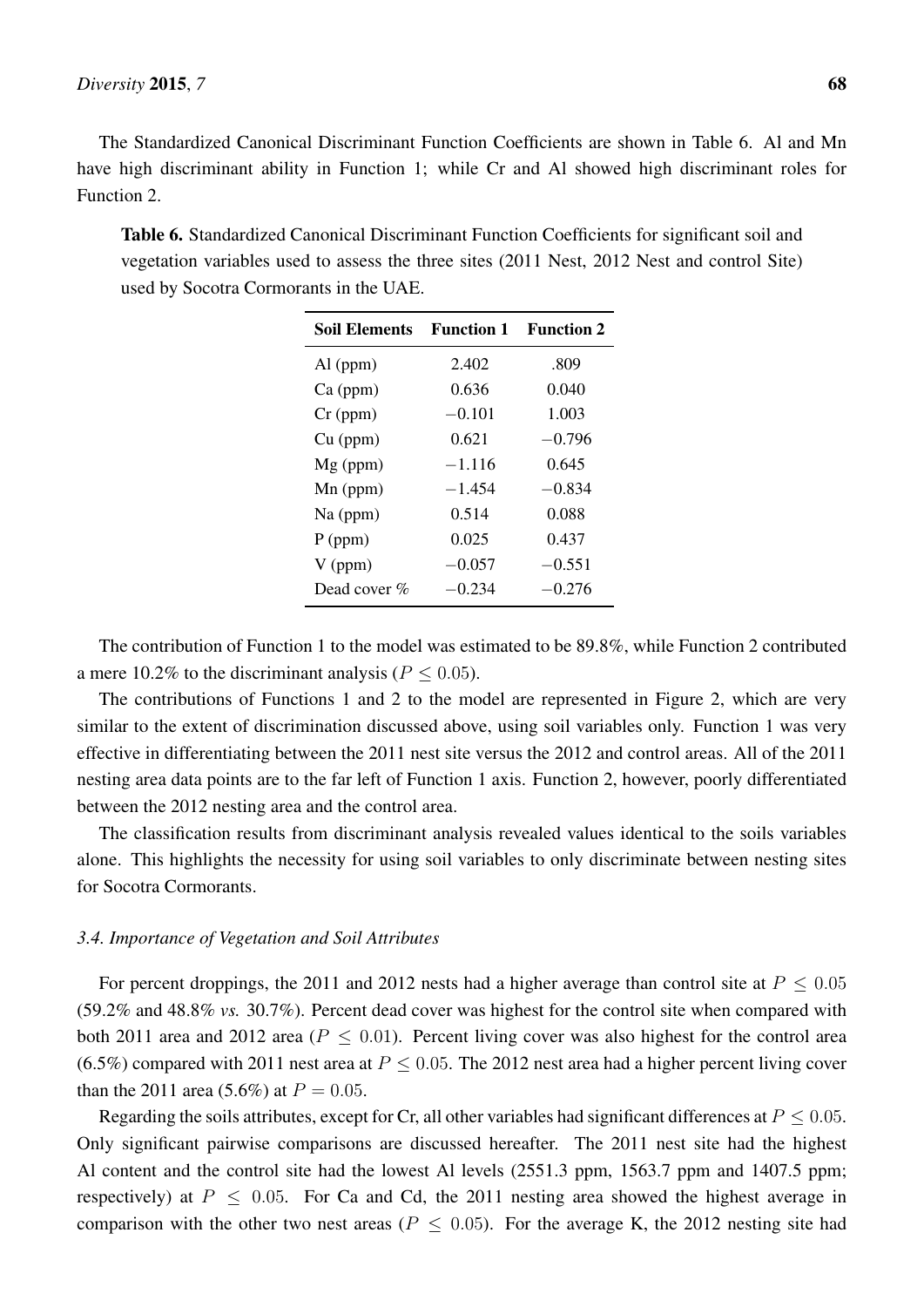a higher average than the 2011 nest area ( $P \le 0.05$ ) and the control area ( $P \le 0.01$ ). The control area had the lowest average Mg (*i.e.*, 6705.5 ppm) when compared with the other two areas ( $P \le 0.01$ ). The average Mn level was highest for the 2011 area (95.4 ppm) at  $P \le 0.01$ . The 2012 nest area, however, had the highest average Na levels (6142.5 ppm) at  $P \le 0.01$ , while the 2011 nest area and the control area had similar averages (2592.3 ppm and 2547.6 ppm; respectively) at  $P \ge 0.05$ . A similar pattern was observed in P for the 2012 area (7124.2 ppm), the 2011 nesting area (1035.0 ppm) and the control area (1794.8 ppm).

Functions 1 and 2 contributions to the model are shown in Figure 3. Function 1 was very effective in discriminating between the 2011 nesting area and the 2012 and control areas.



Figure 3. Canonical discriminant functions and their success in separating the 3 nesting sites (2011 nest, 2012 nest and control) for the significant vegetation and soil variables used by Socotra Cormorants in the UAE.

## 4. Discussion

Nest site fidelity in Socotra Cormorants has not been studied [\[16\]](#page-13-2). Although the documented colonies throughout its range are used repeatedly [\[16\]](#page-13-2), it has also been observed that Socotra Cormorants may use completely different areas within the same colony in subsequent years [\[14,](#page-13-0)[16\]](#page-13-2). For example, in 2011, Muzaffar and colleagues [\[14\]](#page-13-0) reported nesting of Socotra Cormorants in areas with plantations on Siniya Island. This area had never been used in the past and was putatively being used by the birds in response to disturbance. In 2012, the Socotra Cormorants returned to nesting in areas on Siniya Island that had been historically used by the species for nesting [\[14\]](#page-13-0). In this study, we found that Socotra Cormorant nesting areas (2011 nest site, 2012 nest site, and control site) could be discriminated based on percent cover, droppings and other ( $P \leq 0.001$ ). Furthermore, ten out of the thirteen elements in soil could be used either independently or in combination with cover variables to distinguish these nest sites and the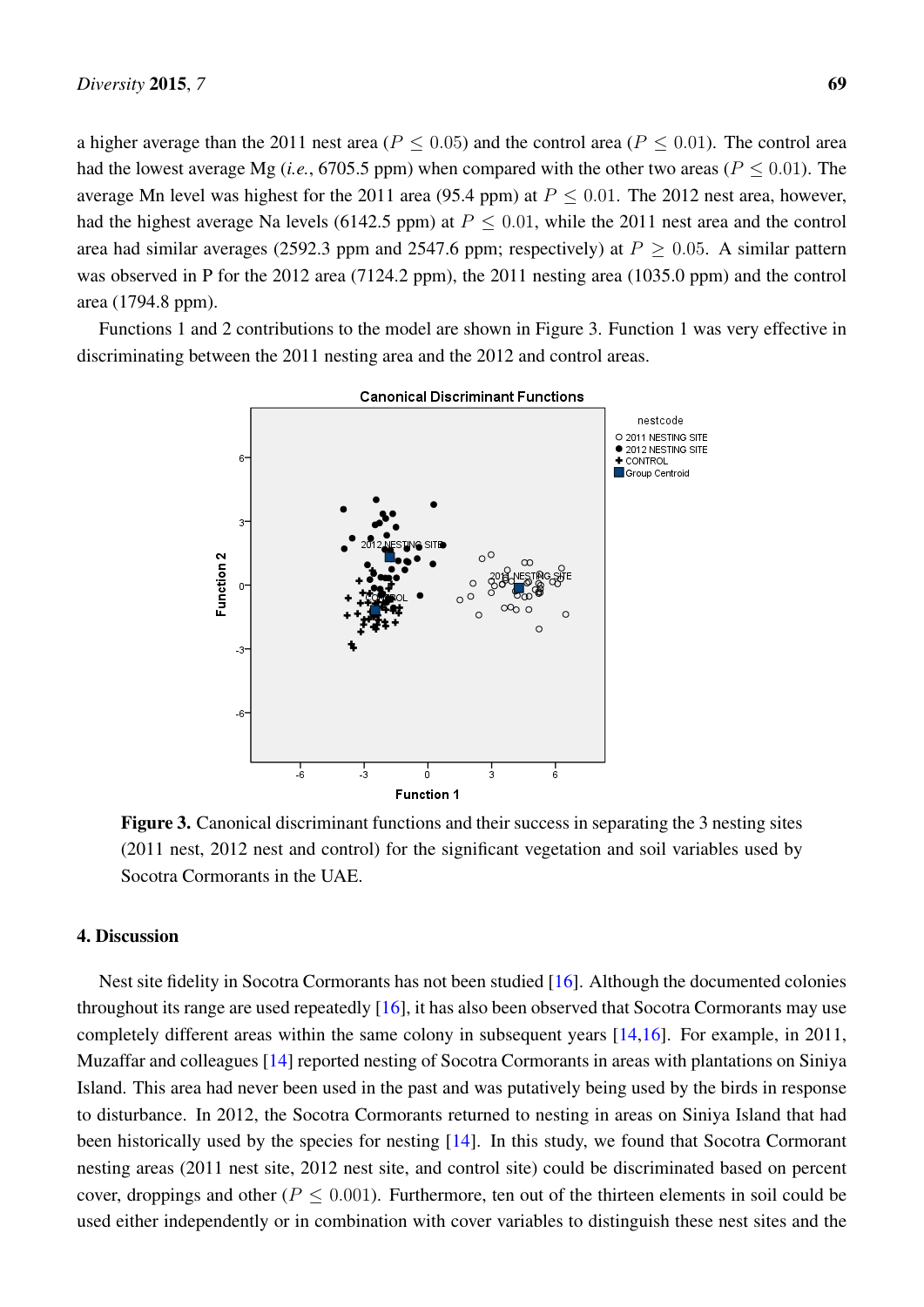control site. The control site also had greater overlap with the 2012 nest site, suggesting overall similarity between sites. Thus, vegetation and soil characteristics were collectively important in distinguishing areas selected for nesting. Notably limited amount of vegetation (percent cover ranged between 7.8% and 20% in all three sites) had strong discriminating ability whereas other attributes of vegetation did not show clear patterns (data not shown). This is consistent with breeding site selection in many seabird species [\[6\]](#page-12-5). Depending on species, percent cover tends to have positive and negative effects on nesting seabirds [\[6\]](#page-12-5). Kelp Gulls (*Larus dominicanus*) may preferentially select nesting areas with bare ground to allow them a clear view of approaching aerial predators [\[23\]](#page-13-9). In contrast, Common Terns (*Sterna hirundo*) may select areas with greater cover to allow protection from predators or weather [\[24\]](#page-13-10). In our study, the contribution of Function 1 to the model from the discriminant analysis was estimated to be 91.1%, while Function 2 contributed only 8.9% to the discriminant model ( $P \le 0.05$ ). Muzaffar and colleagues [\[14](#page-13-0)[,18\]](#page-13-4) reported higher egg volumes and hatching success under shaded areas, suggesting that plant cover benefited Socotra Cormorants on Siniya Island. Thus, our finding suggests that percent

cover is an important discriminant of nest location and could indicate better microhabitat quality.

Microhabitat quality may be strongly influenced by the topography, nutrient input, wind action and nesting density in seabird colonies, along with the underlying geology of the area [\[3](#page-12-1)[–6](#page-12-5)[,11](#page-12-10)[,25,](#page-13-11)[26\]](#page-13-12). In this study, the elements Al, Mg, Mn, Cu, P, Ca, Na, Cr, V and Fe had strong loadings with Functions 1 and 2 and were significant in discriminating areas based on soil variables alone. Furthermore, Fe, K, Mg, P and Ca all occurred at much higher concentrations in all three areas compared with areas without seabirds. This suggested stronger input of these elements associated with breeding Socotra Cormorants. However, natural loading of certain cations and heavy metals may be high and variable in the soils of the UAE. For example, in the coastal areas of the UAE the first 10 m of soil in dominated by CaCO\_3, along with high levels of Cr and Fe arising from naturally occurring mixed metal oxides of Fe and Cr [\[25](#page-13-11)[,26\]](#page-13-12). Few studies have examined nutrients (including trace elements) in relation to seabird nesting activities [\[1](#page-12-0)[,2,](#page-12-4)[5,](#page-12-3)[11\]](#page-12-10). Rajakaruna and colleagues [\[11\]](#page-12-10) showed that enhanced Ca, Mg, Zn, and Pb in the soil resulting from seabird breeding activities could be traced in the leaves although patterns of uptake by *Xanthoria parietina* varied. Higher Ca concentration is expected since seabird guano typically has high Ca [\[3\]](#page-12-1). However, this variation could lead to altered species composition of plants although the extent of such variation is unclear from the current study. Phosphorus and nitrogen, important limiting factors for plants, were much higher in the 2012 nesting area compared with either the 2011 nesting area or the control sites. Phosphorous has longer residence time in soils [\[8](#page-12-7)[,9](#page-12-8)[,27\]](#page-13-13). Historical data extrapolated from nutrient content in sediment cores illustrate that P can be used as markers of long-term population change of seabirds. For example, abundance of P in soil has been attributed to changes in penguin population size over a 3000-year time frame [\[10\]](#page-12-9). It has been showed in [\[27\]](#page-13-13) that contributions of phosphorus from guano from Westland Petrels (*Procellaria westlandica*) on mainland New Zealand had residence times ranging in 11–41 years for total P, which could be directly associated with nesting activities. Thus we suggest that significantly higher P in the 2012 nesting areas indicates that these areas have been in longer use by Socotra Cormorants compared with the 2011 areas. This is consistent with anecdotal information on the species nesting pattern on Siniya Island that suggests that the 2011 nesting areas were never used in the past (Ministry of Environment and Water, personal communication). We did not measure nitrogen but studies comparing desert islands in Gulf of California showed that islands used by seabirds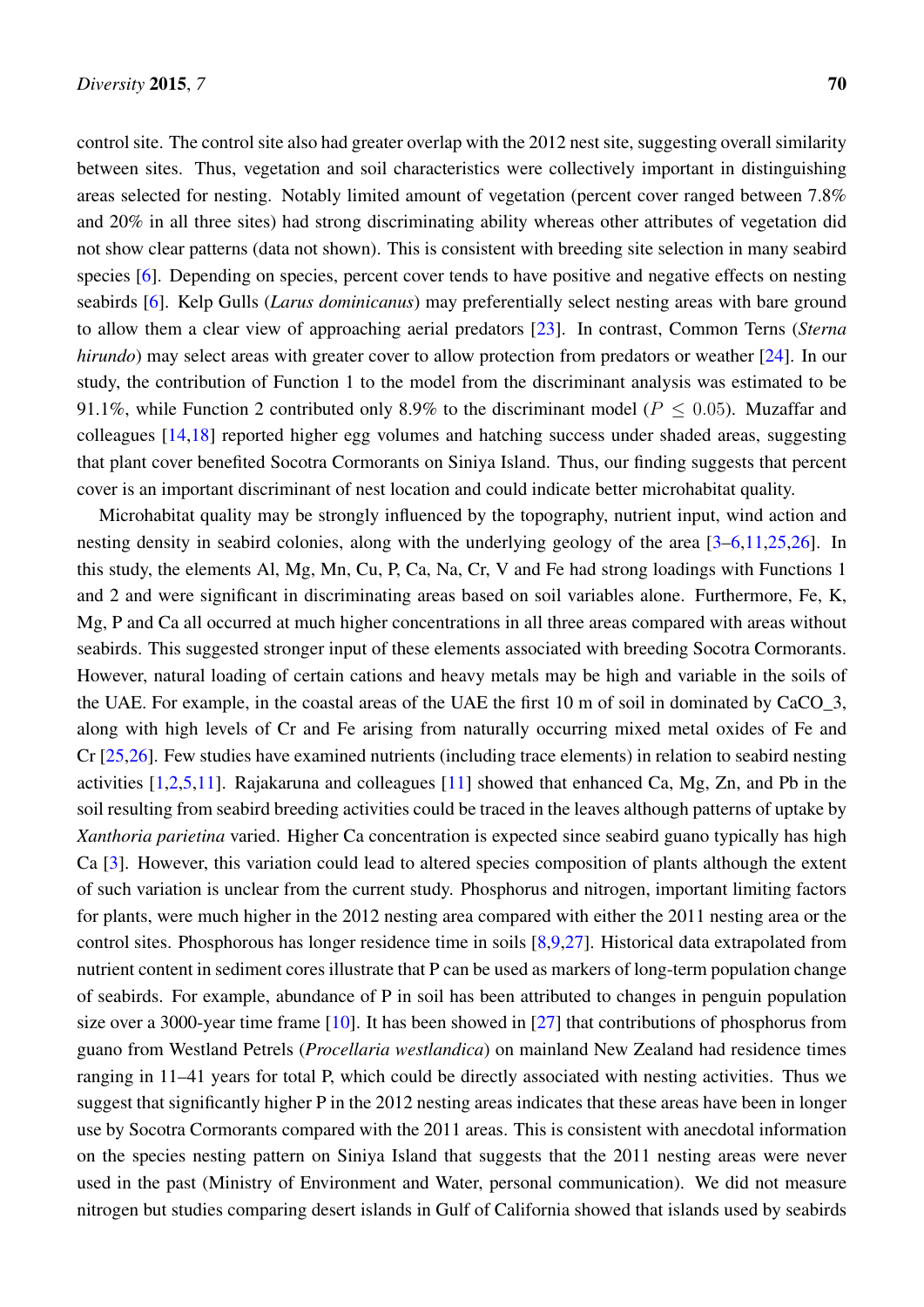had higher NO<sub>3</sub>, NH<sup> $+$ </sup> and total N derived from seabird guano [\[5\]](#page-12-3). Furthermore, these differences also resulted in lower diversity but higher productivity of vegetation on the islands used by nesting birds. We recognize that measurement of nitrogen could be key to further evaluating the impact of seabird guano on soil chemistry and vegetation of Siniya Island and we intend to include this in future work. Although Cd, Cr and K were removed from some of the analyses due to low influence on the overall models, the concentration of Cd and Cr was much higher than baseline levels [\[11\]](#page-12-10). This could indicate enhanced levels of Cd and Cr in the marine environment of the Arabian Gulf and their subsequent transport through the feces of cormorants into their terrestrial breeding habitat. Alyazouri and colleagues [\[26\]](#page-13-12) conducted a study of soils ranging from coastal to inland areas of some of the northern Emirates. They found consistently high levels of Cr, Fe and other metals in all their study sites, with significantly higher values in areas near the Ajman Industrial Zone. This area is located close to the UAE coastline and is about 20 km from Siniya Island. Although both Cr and Fe occur naturally in high levels in UAE soils [\[25,](#page-13-11)[26\]](#page-13-12), these metals may be mobilized further near contaminated areas [\[26\]](#page-13-12), which may then leach into the coastal marine environment. Ecological concern associated with increased mobilization of pollutants of human origin needs to be further studied in relation to seabird islands.

Physical disturbance by nesting activities is also a leading cause of breeding habitat degradation documented in many species of cormorants [\[3\]](#page-12-1). All published records of Socotra Cormorants suggest that they breed in open, non-vegetated or poorly vegetated areas [\[16\]](#page-13-2). Siniya Island seems to be the exception and they have been observed to nest in between scrub vegetation and under the shade of planted trees [\[14\]](#page-13-0). Although disturbance caused by breeding activities seems to be important in Socotra Cormorants, the extent to which physical disturbance contributes towards degradation of the habitat remains unclear.

In summary, overall allochthonous input of elements from the marine environment seems to be high in areas used by nesting Socotra Cormorants. Further studies are required to examine how these inputs translate into changes in vegetation cover, alteration or degradation of nesting areas and ultimately, reproductive success of breeding Socotra Cormorants. Future works will focus on examining nutrients, soil pH and other measures regarding impacts of disturbance to better understand linkages between nutrient input and their impact on habitat quality considering both flora and fauna.

## Acknowledgments

The investigators would like to express their sincere appreciation to the United Arab Emirates Ministry of Environment and Water for the financial support of this project through a grant to Sabir Bin Muzaffar and Taoufik Saleh Ksiksi (Grant No. 21S056). The authors would also like to express their gratitude to the UAEU, the College of Science and the Biology Department for their support. Extended thanks are to all colleagues who helped and encouraged the research team during the execution of this project.

#### Author Contributions

Taoufik Saleh Ksiksi designed the trial and collected and analyzed the data and led the writing of the manuscript. Sabir Bin Muzaffar assisted in the trial design and interpreted the data and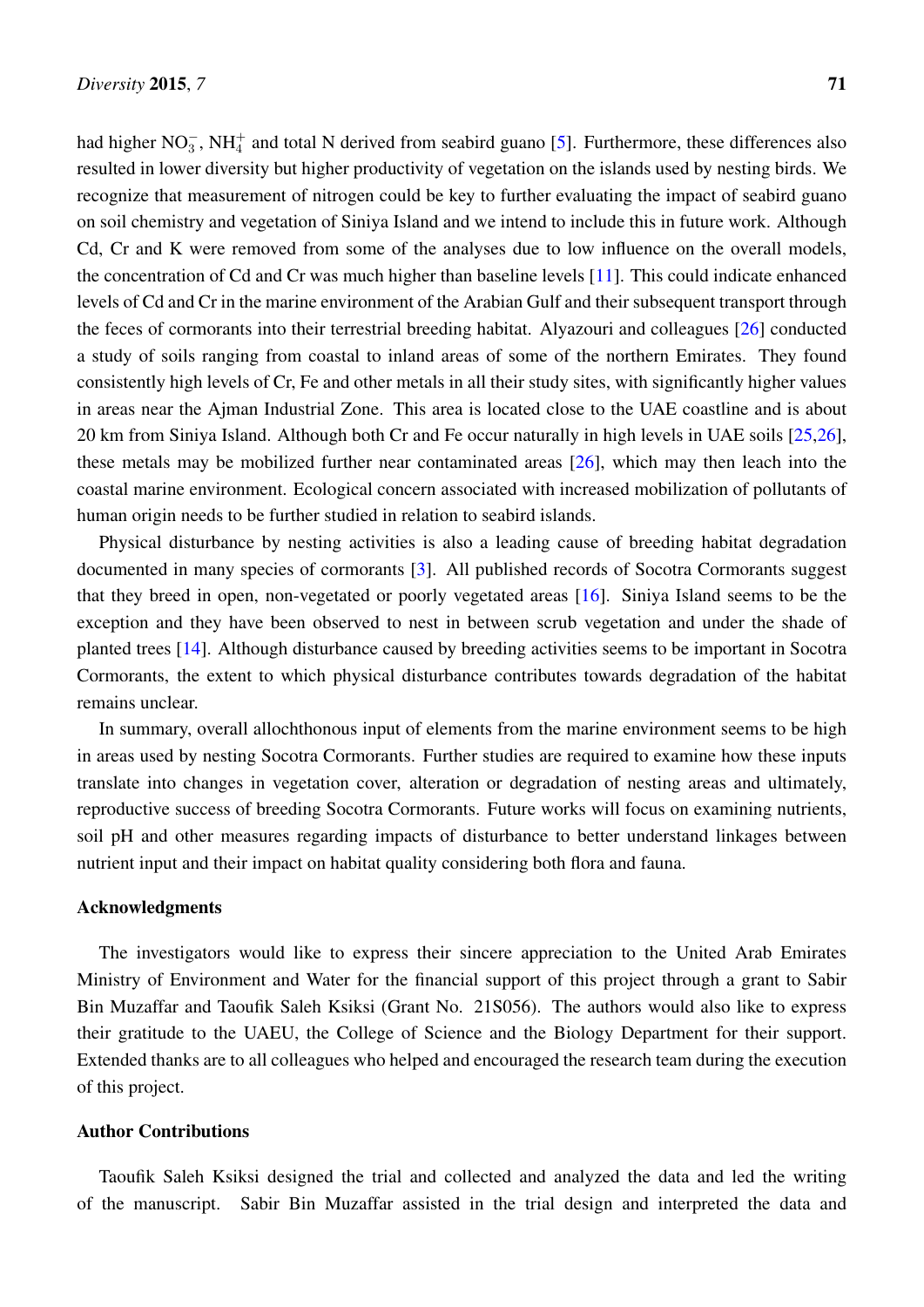substantially contributed to the writing of the manuscript. Robert Gubiani collected the data and analyzed photos. Rashid Mohamed Alshihi collected the data and assisted in data management and commented on manuscript.

## Conflicts of Interest

The authors declare no conflict of interest.

## References

- <span id="page-12-0"></span>1. Ellis, J.C. Marine birds on land: A review of plant biomass, species richness, and community composition in seabird colonies. *Plant Ecol.* 2005, *181*, 227–241.
- <span id="page-12-4"></span>2. Ellis, J.C.; Fariña, J.M.; Witman, J.D. Nutrient transfer from sea to land: The case of gulls and cormorants in the Gulf of Maine. *J. Anim. Ecol.* 2006, *75*, 565–574.
- <span id="page-12-1"></span>3. Smith, J.; Mulder, C.; Ellis, J., Eds. Seabirds as ecosystem engineers: Nutrient inputs and physical disturbance. In *Seabird Islands: Ecology, Invasion and Restoration*; Oxford University Press: Oxford, UK, 2011; pp. 27–55.
- <span id="page-12-2"></span>4. Mulder, C.; Jones, H.; Kameda, K.; Palmborg, C.; Schmidt, S.; Ellis, J.; Orrock, J.; Wait, A.; Wardle, D.; Yang, L.; *et al*., Eds. Impacts of seabirds on plant and soil properties. In *Seabird Islands: Ecology, Invasion and Restoration*; Oxford University Press: Oxford, UK, 2011.
- <span id="page-12-3"></span>5. Wait, D.; Aubrey, D.; Anderson, W. Seabird guano influences on desert islands: soil chemistry and herbaceous species richness and productivity. *J. Arid Environ.* 2005, *60*, 681–695.
- <span id="page-12-5"></span>6. Schreiber, E.A.; Burger, J. *Biology of Marine Birds*; CRC Press: Boca Raton, FL, USA, 2002.
- <span id="page-12-6"></span>7. Steele, J.H. *The Structure of Marine Ecosystems*; Harvard University Press: Cambridge, MA, USA, 1974.
- <span id="page-12-7"></span>8. Sharpley, A.N.; Smith, S.; Bain, W. Nitrogen and phosphorus fate from long-term poultry litter applications to Oklahoma soils. *Soil Sci. Soc. Am. J.* 1993, *57*, 1131–1137.
- <span id="page-12-8"></span>9. Blackall, T.D.; Wilson, L.J.; Theobald, M.R.; Milford, C.; Nemitz, E.; Bull, J.; Bacon, P.J.; Hamer, K.C.; Wanless, S.; Sutton, M.A. Ammonia emissions from seabird colonies. *Geophys. Res. Lett.* 2007, *34*, doi:10.1029/2006GL028928.
- <span id="page-12-9"></span>10. Sun, L.; Xie, Z.; Zhao, J. Palaeoecology: A 3,000-year record of penguin populations. *Nature* 2000, *407*, 858–858.
- <span id="page-12-10"></span>11. Rajakaruna, N.; Pope, N.; Perez-Orozco, J.; Harris, T.B. Ornithocoprophilous plants of Mount Desert Rock, a remote bird-nesting island in the Gulf of Maine, USA. *Rhodora* 2009, *111*, 417–447.
- <span id="page-12-11"></span>12. Garcia, L.V.; Maranón, T.; Ojeda, F.; Clemente, L.; Redondo, R. Seagull influence on soil properties, chenopod shrub distribution, and leaf nutrient status in semi-arid Mediterranean islands. *Oikos* 2002, *98*, 75–86.
- <span id="page-12-12"></span>13. Szpak, P.; Longstaffe, F.J.; Millaire, J.F.; White, C.D. Stable Isotope Biogeochemistry of Seabird Guano Fertilization: Results from Growth Chamber Studies with Maize (*Zea mays*). *PLoS One* 2012, *7*, e33741.